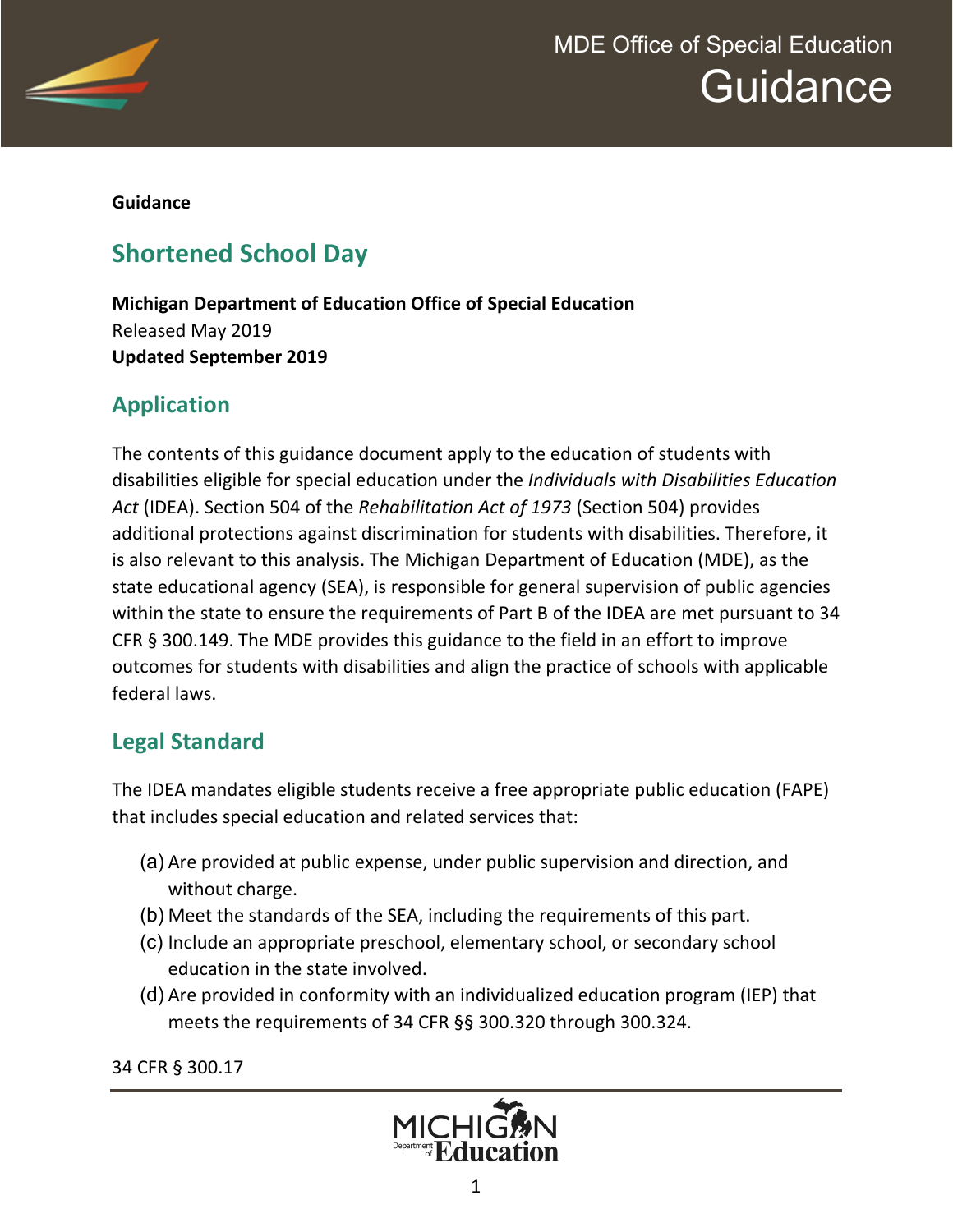The United States Supreme Court has ruled school districts must offer an IEP reasonably calculated to enable a student to make progress appropriate in light of the student's unique circumstances. *Endrew F. v. Douglas County School District RE-1, 137 S. Ct. 988, 197 L Ed. 2d 335, 349 (2017)*. *See also Questions and Answers on Endrew F. v. Douglas County Sch. Dist. Re- 1, December 7, 2It 017 (US Dept. of Educ.)*.

Schools have a fundamental obligation under the IDEA to provide a FAPE to all students, no matter the severity of their disability. Schools have an obligation to address each child's unique needs which adversely affect their educational performance, including academic, behavioral, emotional, physical, and functional. *Letter to Wentzell, 69 IDELR 79 (OSEP 2016)*. The right to a FAPE is afforded to all eligible students, even students with the most severe cognitive or behavioral symptoms. This principle flows from the "zero-reject" policy in *Timothy W v. Rochester, N.H. School District., 875 F. 2nd 954, 88- 1847 (1st Cir. 1989)* which guarantees a FAPE to all students with a disability no matter the severity.

As part of the protections afforded under the IDEA, students with disabilities have the right to attend school for the same length of time in each school day as non-disabled students. *School day* has the same meaning for all children in school, including children with and without disabilities. 34 CFR § 300.11(c). This premise is grounded in the IDEA and bolstered by Section 504. Public agencies must comply with both the IDEA and Section 504 when a student is eligible for service under the IDEA. Yankton Sch. Dist. v. Shramm, (8th Cir. 1996). The failure to provide the same instructional time for students with disabilities is actionable under the IDEA and Section 504 as a denial of a FAPE. *K.F. v. Francis Howell R-III Sch. Dist.*, (E.D. Mo. 2018).

### **Implementation**

The only time it is appropriate to shorten the school day for a student with a disability is when the student's IEP team determines a shortened day is required to address the student's **unique disability-related needs**. It is the position of the MDE that affording a student less than a full school day, in order to eliminate the occurrence of a student's problematic behavior in the educational environment (rather than teaching new skills), is contrary to the IDEA's goal that an IEP result in appropriate progress. It is also directly at odds with the well-established zero-reject principle.

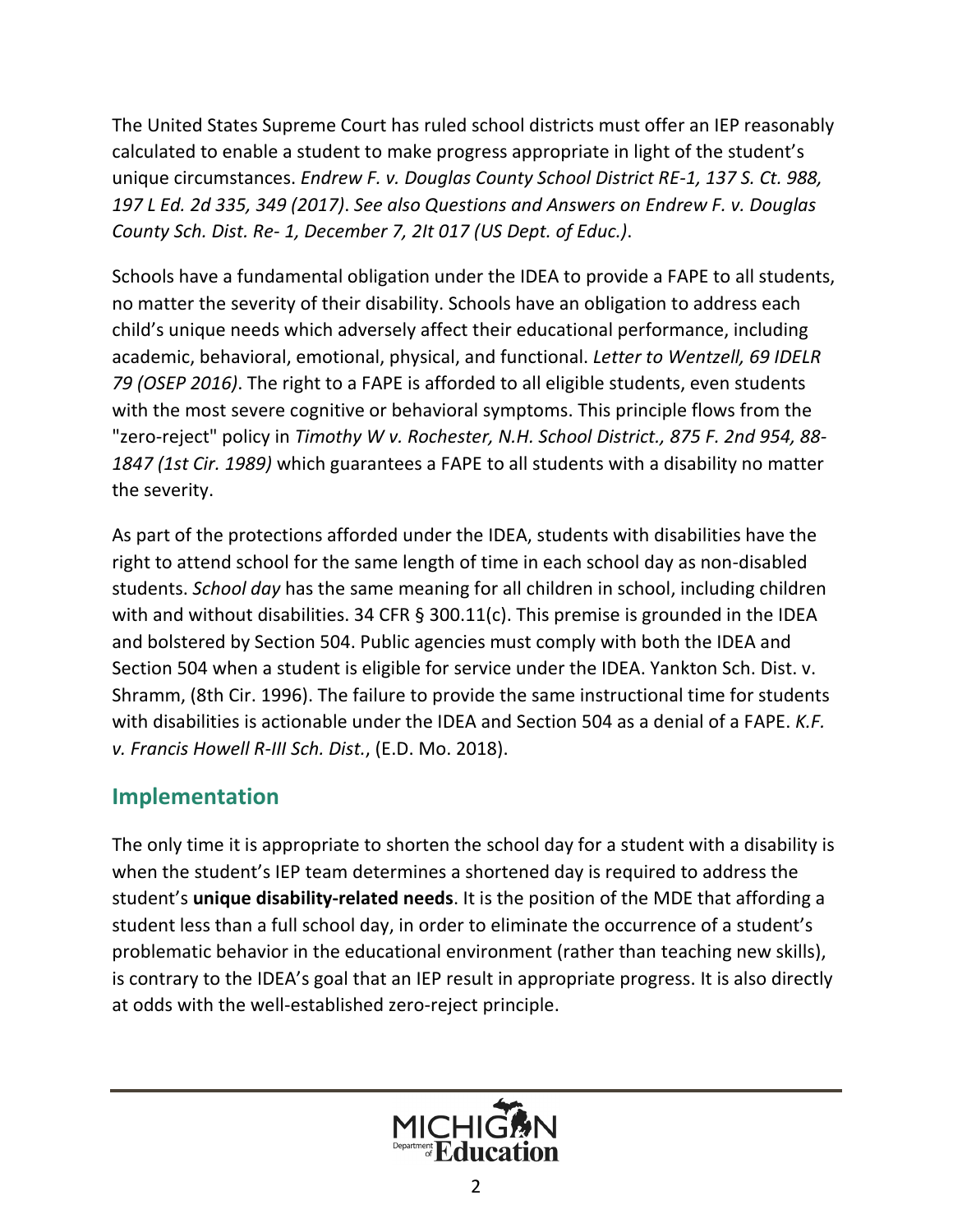Before determining the need to shorten the student's day, the IEP team must consider and document other ways to meet the student's needs. This includes, but is not limited to, additional instructional and/or behavior supports, increased program and/or service time, and/or a positive behavior support plan.

Under most circumstances, a shortened school day should be in place for only a limited amount of time. When an IEP team determines the need to shorten a student's school day, the student's IEP should include:

- 1. An explanation of why the student's unique disability-related needs require a shortened day. 34 CFR § 300.320(a)(1).
- 2. A clear explanation of the unique need or skill gap prohibiting the student from attending a full day of school 34 CFR §§ 300.320(a)(4) and 34 CFR §§ 300.320(a)(5).
- 3. A clear connection to the growth and progress expected to be achieved by shortening the student's school day (e.g., the student is expected to recover from the physical or medical condition with rest and medical treatment). 34 CFR § 300.320(a)(3).
- 4. A plan for the student's return to school for a full day, which may include a plan to meet more frequently to review student data and determine whether the student is able to return to school full-time. 34 CFR § 300.114.

The student must return to a full school day as soon as he or she is able, affording a student a full educational opportunity as required by 34 CFR § 300.109.

# **Clarifying Questions**

#### **May an IEP team implement a shortened school day for a student in order to manage student behavior or as a means of discipline?**

No. Shortened school days may not be used to manage student behavior or as a means of discipline. Removing a student from school is NOT reasonably calculated to result in progress or educational benefit. The student may be lacking critical skills necessary to successfully participate in school. The IEP must address the skill deficits by providing supports and services necessary for the student to have a FAPE.

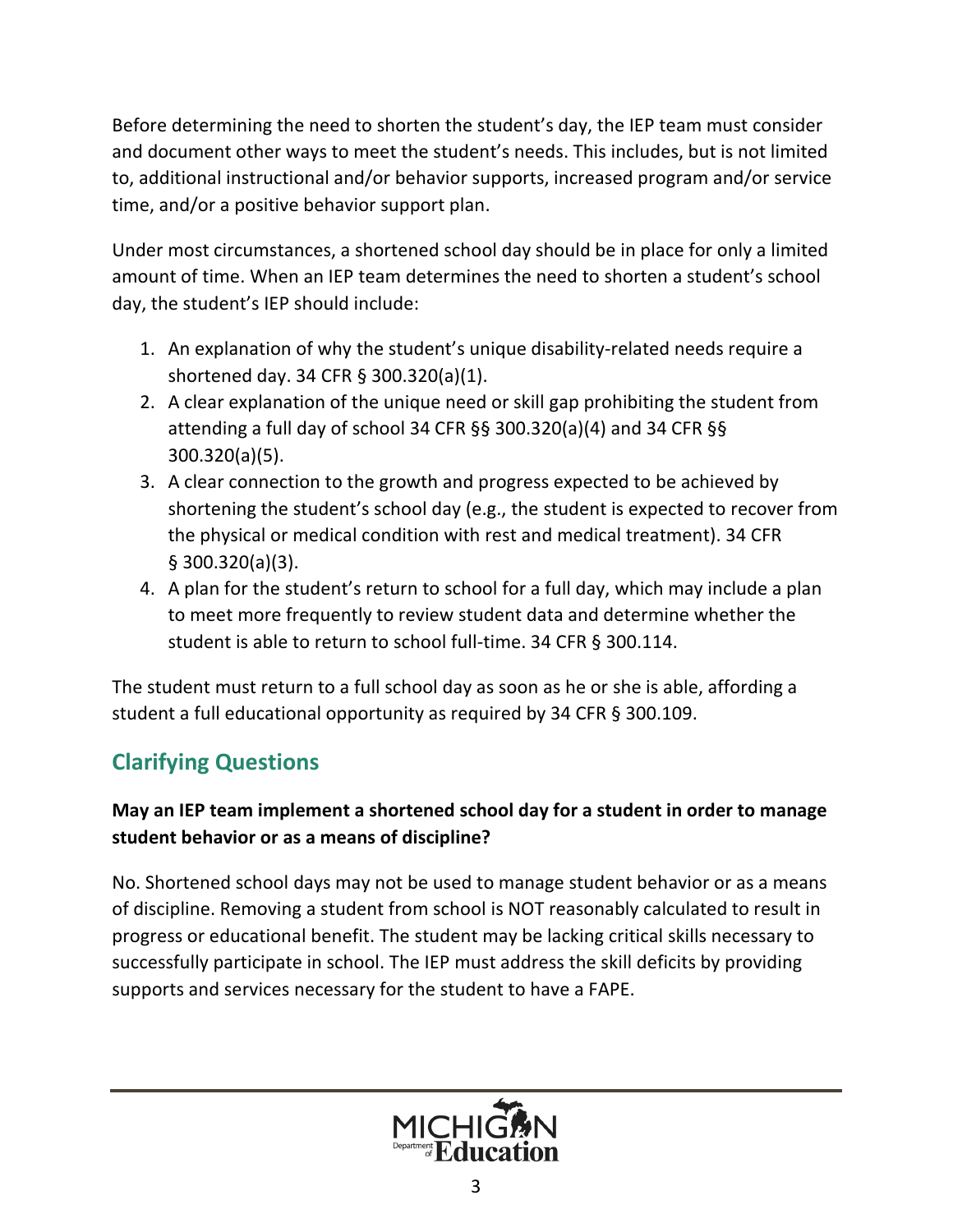For students with disabilities whose behavior impedes his or her learning or the learning of others, the IEP team must develop an IEP that addresses the student's behavioral needs through annual goals, related services, and/or supplementary aides and services.

The IEP should include positive behavioral interventions, supports, and strategies to enable the student to participate in the full school day. Removal from school is neither a service nor support for students with difficult behaviors and is not reasonably calculated to result in educational benefit.

A school district may not reduce a student's instructional time as a form of punishment or in lieu of a suspension or an expulsion. In addition, a school district may not require a student to "earn" back the return to a longer or full school day by demonstrating good behavior. Attendance may also not be conditioned upon the student's taking medication or receiving treatment, therapies, or other outside services.

#### **Must a school district shorten a student's school day upon request of the student's parent?**

No. If a parent requests a change in the length of the student's school day, the school district must respond to the parent's request by providing written notice, consistent with 34 CFR § 300.503(a)(b). However, any changes to the regular school schedule must be made by the student's IEP team, which includes the parent. The only time it is appropriate to shorten the school day for a student with a disability is when the student's IEP team determines a shortened day is required to address the student's unique disability-related needs. This decision must be reflected in the student's IEP, including documenting the reasons for the shortened day and providing a plan for returning to a full school day.

## **Critical Compliance Inquiries**

During compliance activities, the MDE will inquire about the link between the shortened school day, the provision of a FAPE, and student progress by asking probing questions.

For example:

1. What skill is the student lacking in order to successfully attend the full school day?